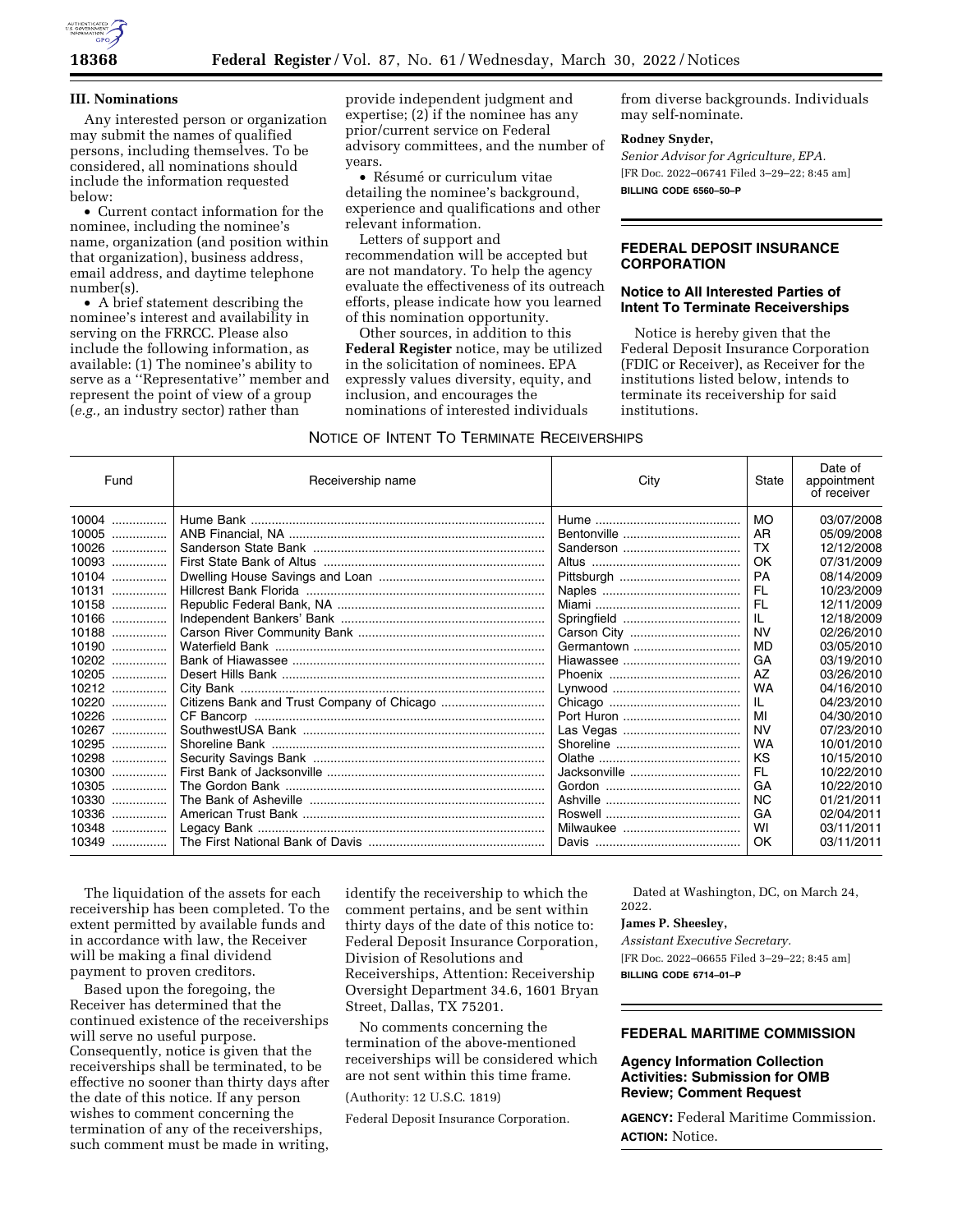**SUMMARY:** The Federal Maritime Commission (Commission) is giving public notice that the agency has submitted to the Office of Management and Budget (OMB) for approval the continuing information collections (extensions with no changes) described in this notice. The public is invited to comment on the proposed information collections pursuant to the Paperwork Reduction Act of 1995.

**DATES:** Written comments must be submitted at the addresses below on or before April 29, 2022.

**ADDRESSES:** Comments should be addressed to: Office of Information and Regulatory Affairs, Office of Management and Budget, Attention: Shannon Joyce, Desk Officer for Federal Maritime Commission, *[OIRA](mailto:OIRA_Submission@OMB.EOP.GOV)*\_ *[Submission@OMB.EOP.GOV,](mailto:OIRA_Submission@OMB.EOP.GOV)* and to: Lucille L. Marvin, Managing Director, Office of the Managing Director, Federal Maritime Commission, *[omd@fmc.gov.](mailto:omd@fmc.gov)* 

Please send separate comments for each specific information collection listed below, and reference the information collection's title and OMB number in your comments.

**FOR FURTHER INFORMATION CONTACT:**  Copies of the submission(s) may be obtained by contacting Lucille Marvin at *[OMD@fmc.gov](mailto:OMD@fmc.gov)* or 202–523–5800. **SUPPLEMENTARY INFORMATION:** 

#### **Request for Comments**

Pursuant to the Paperwork Reduction Act of 1995 (Pub. L. 104–13), the Commission invites the general public and other Federal agencies to comment on proposed information collections. On December 7, 2021, the Commission published a notice and request for comments in the **Federal Register** (85 FR 69254) regarding the agency's request for continued approval from OMB for information collections as required by the Paperwork Reduction Act of 1995. During the 60-day period, a clerical error was discovered in the reporting for ICR 3072–0071. A correction was published in the **Federal Register** on February 9, 2022, and the Commission extended the comment period for both ICR 3072–0071 and ICR 3072–0070 for an additional 30 days (87 FR 7453). The Commission received no comments on any of the requests for extensions of OMB clearance. The Commission has submitted the described information collections to OMB for approval.

In response to this notice, comments and suggestions should address one or more of the following points: (1) The necessity and utility of the proposed information collection for the proper performance of the agency's functions;

(2) the accuracy of the estimated burden; (3) ways to enhance the quality, utility, and clarity of the information to be collected; and (4) the use of automated collection techniques or other forms of information technology to minimize the information collection burden.

## **Information Collections Open for Comment**

*Title:* 46 CFR part 531—NVOCC Service Arrangements.

*OMB Approval Number:* 3072–0070 (Expires April 30, 2022).

*Abstract:* Section 16 of the Shipping Act of 1984, 46 U.S.C. 40103, authorizes the Commission to exempt by rule ''any class of agreements between persons subject to this part or any specified activity of those persons from any requirement of this part if the Commission finds that the exemption will not result in substantial reduction in competition or be detrimental to commerce. The Commission may attach conditions to an exemption and may, by order, revoke an exemption.'' 46 CFR part 531 allows non-vessel-operating common carriers (NVOCCs) and shippers' associations with NVOCC members to act as shipper parties in NVOCC Service Arrangements (NSAs), and to be exempt from certain tariff publication requirements of the Shipping Act provided the carriage in question is done pursuant to an NSA filed with the Commission and the essential terms are published in the NVOCC's tariff. *Current Actions:* There are no changes to this information collection, and it is being submitted for extension purposes only.

*Type of Review:* Extension. *Needs and Uses:* The Commission uses filed NSAs and associated data for monitoring and investigatory purposes and, in its proceedings, to adjudicate related issues raised by private parties.

*Frequency:* The filing of NSAs is not assigned a specific time by the Commission; NSAs are filed as they may be entered into by private parties. When parties enter into an NSA, it must be filed with the Commission.

*Type of Respondents:* Parties that enter into NSAs are NVOCCs and shippers' associations with NVOCC members.

*Number of Annual Respondents:* The Commission estimates an annual respondent universe of 325. The Commission expects the estimated number of annual respondents to remain at 325 in the future.

*Estimated Time per Response:* The time per response is estimated to be 15 minutes to add a tariff rule invoking the NSA exemption, and 1 hour for recordkeeping requirements.

*Total Annual Burden:* For the 325 respondents, the burden is calculated as  $325 \times .25$  hour = 81.25 hours, rounded to 81 and  $325 \times 1 = 325$ . Total annual burden is estimated to be 406 hours. *Title:* 46 CFR part 532—NVOCC

Negotiate Rate Arrangements.

*OMB Approval Number:* 3072–0071 (Expires April 30, 2022).

*Abstract:* Section 16 of the Shipping Act of 1984, 46 U.S.C. 40103, authorizes the Commission to exempt by order or regulation ''any class of agreements between persons subject to this [Act] or any specified activity of those persons from any requirement of this [Act] if the Commission finds that the exemption will not result in substantial reduction in competition or be detrimental to commerce.'' The Commission may attach conditions to any exemption and may, by order, revoke an exemption. In 46 CFR part 532, the Commission exempted non-vessel-operating common carriers (NVOCCs) from the tariff rate publication requirements of Part 520, and allowed an NVOCC to enter into an NVOCC Negotiated Rate Arrangement (NRA) in lieu of publishing its tariff rate(s), provided the NVOCC posts a prominent notice in its rules tariff invoking the NRA exemption and provides electronic access to its rules tariff to the public free of charge. This information collection corresponds to the rules tariff prominent notice and the requirement to make its tariff publicly available free of charge.

*Current Actions:* There are no changes to this information collection, and it is being submitted for extension purposes only.

*Type of Review:* Extension.

*Needs and Uses:* The Commission uses the information filed by an NVOCC in its rules tariff to determine whether the NVOCC has invoked the exemption for a particular shipment or shipments. The Commission has used and will continue to use the information required to be maintained by NVOCCs for monitoring and investigatory purposes, and, in its proceedings, to adjudicate related issues raised by private parties.

*Frequency:* NVOCCs that opt to enter into an NRA in lieu of publishing tariff rate(s) must post a one-time notice in its rules tariff invoking the NRA exemption. NVOCCs that opt to use NRAs exclusively must publish an NRA rules tariff.

*Type of Respondents:* NVOCCs. *Number of Annual Respondents:* 194. An average of 2,129 NVOCCs annually have invoked the NRA exemption thus far. The Commission estimates the annual number of NVOCCs that will